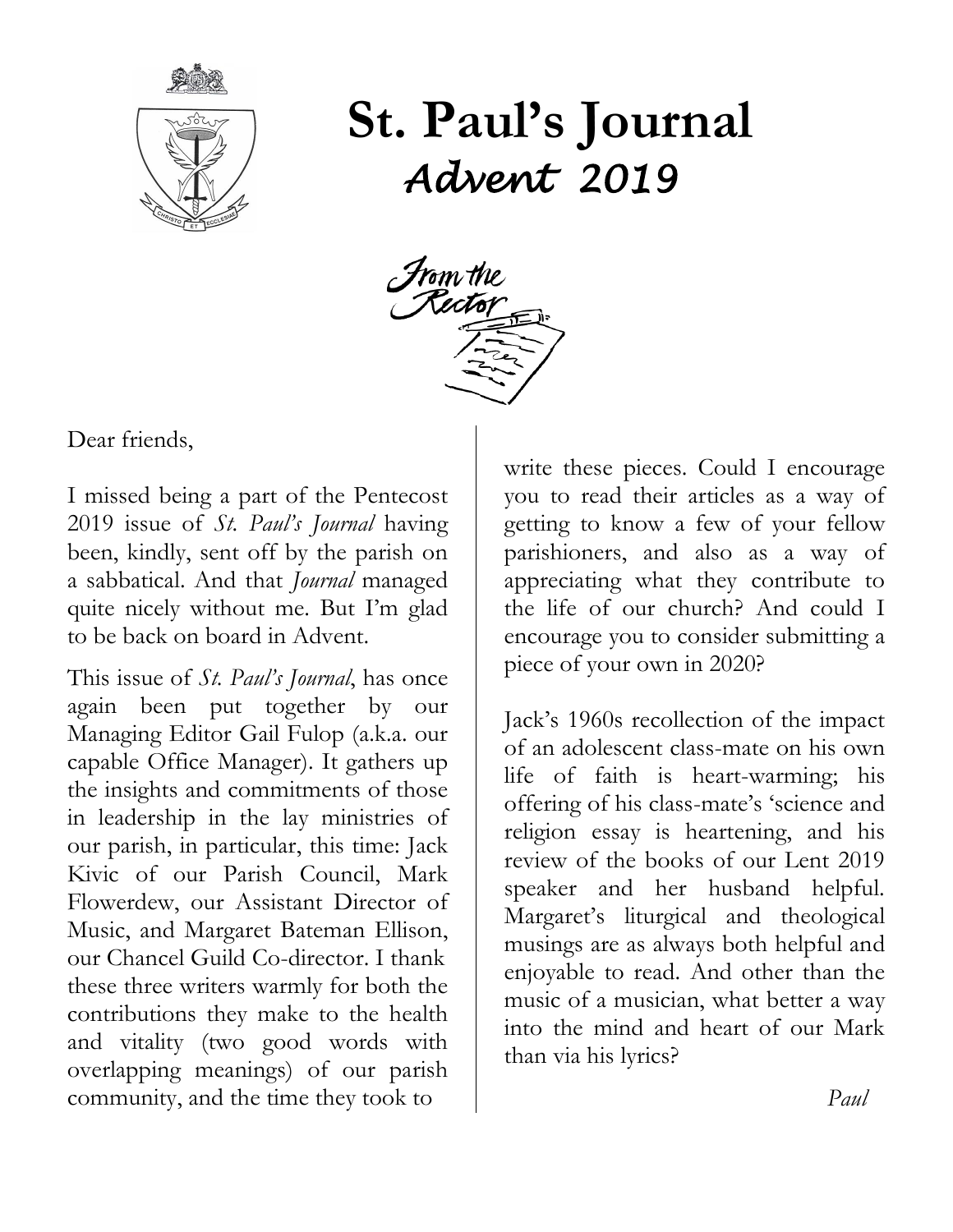# **Meeting Jesus With Ian**

Those of us who are "of an age", have and will experience periodic "flashbacks" of relationships, occurrences and places that passed into memory some decades ago. This is the story of one of those vignettes. Its most impactful recurrence took place just a few months ago as my high school graduating class held its 50th reunion.

It concerns Ian Duncan McPhee, my closest classmate during my last 5 years at Lower Canada College in Montreal. Ian was 6'3" as a teenager, thus hard to miss in a crowd. His demeanour and personality were taken to be shy at the time, but, in retrospect, I would think humble was more appropriate. His father, the Rev'd Ted McPhee, was minister of the *Côte-des-Neiges* Presbyterian Church, a congregation noted for its evangelicalism. Rev'd Ted wore upright collars and worked at a stand-up desk. Sunday was for Church and there was no work to be done, other than driving – including school homework. Neither were television or record playing or movies allowed on the Sabbath. The family was as I recall, however, always fun to spend time with. Ian and I would typically alternate Saturday nights between his house and mine, which were fairly close by in *NDG*. I might best describe Ian as a fiercely adamant Christian. No shyness there. He defended his faith unequivocally when asked or challenged, and, on one of those Saturday nights in early 1969, after several prior attempts, he introduced me to Jesus Christ and showed me how to know Him.

I moved to Toronto 6 months later and we parted ways. Although we did catch up briefly in the early 70's, I never saw Ian again. I learned through the LCC Alumni Association in 2000 that Ian had passed away of cancer in 1999. He had done his BA at McGill, married, had 2 kids and moved first to Ottawa, where he directed the downtown Union Mission for Men and thence out to Alberta, where he took up a teaching post at Peace River Bible Institute, and served as a volunteer fireman.

My school yearbook for 1969 had been lost virtually immediately in the skirmish of preparing to move, before I had had an opportunity for more than a cursory browse through its pages. But, in the context of the 50th, the Class of '69 were each sent a PDF copy. Magic!

That book yielded the piece of writing that follows – an essay I read two weeks ago for the first time. It filled me instantly with the fondest memories and thankfulness for God's gift of Ian's friendship. As you might agree, it's a pretty solid piece (in the phrases nouns and pronouns of his world) from a 17-year old's pen (and that is how we wrote them in high school in the day).

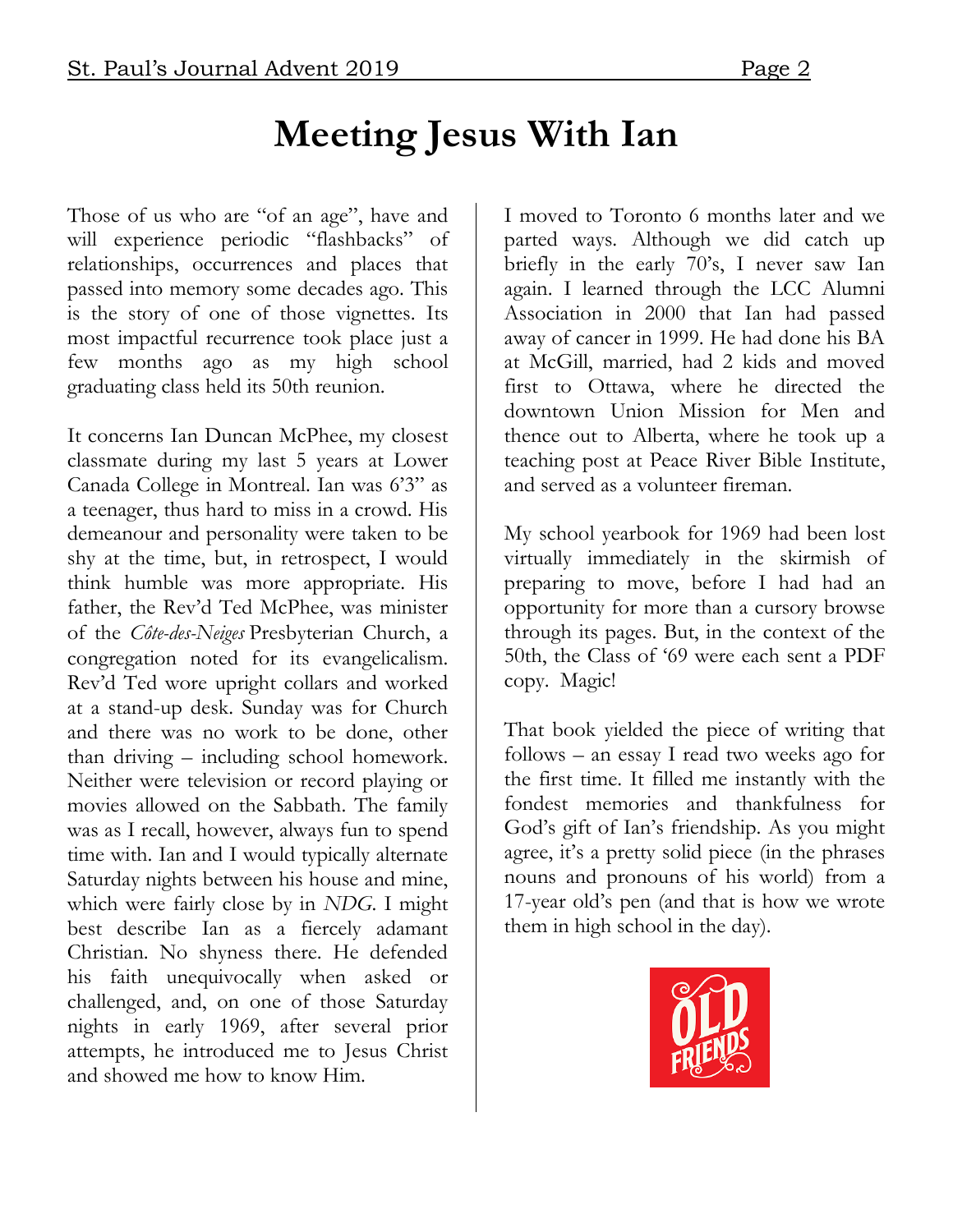#### SCIENCE and SCRIPTURE … IS THERE A CONFLICT? *By Ian McPhee, Class of 1969 Lower Canada College, Montreal PQ June, 1969*

The battle to preserve the Bible as a respected book among scientists and scholars was fought and lost in the previous century. The eventual acceptance of the philosophy of Descartes, and the triumph of Galileo's astronomy have led to the sharply critical, non-conventional outlook of today's thinkers. In the nineteenth century the evangelical attitude was doomed to be trampled under the scientific method for numerous reasons. These included the basic revolt against the authoritarian Roman Catholic Church, the rapid strides in science which added weight to the anti-Christian movement, the denominational divisions within the Church, and the lack of scientific training of the majority of the clergymen. The net result to our present day is that the progress of modem thought has put first importance on criticism and scepticism; and anything, be it religious or otherwise, which will not submit to the scalding bath of observation and measurement and come up analysed and explicable is immediately denounced as relevant and questionable. Many people who have never read the Bible assume an anti-Christian point of view, believing that science and Scripture are at odds, and hold an unfounded bias against anything which smacks of the supernatural.

The Darwinian theory of man's origin is commonly accepted as almost a certainty in the light of modern science, and as such it is used to "prove" that the Bible contradicts

science. Few have ever studied this theory from an indifferent point of view, open to all findings. In its original form, the suggestions of Lamarck, DeVries, and Darwin were intended to explain how God created this world. In the conclusion of *The Origin of Species* (1859) Darwin wrote, ". . . life, with its several powers, having been originally created by the Creator, into a few forms or into one . . .". But it was not difficult for Darwin's observers to take his proposition to its logical conclusion, which leaves no room for a Creator. According to George B. Shaw, the world was fed up with the idea of the "arbitrary, personal act of an arbitrary personal God . . .". On so, people gladly accepted the evolutionary theory and made from it a new religion. Many Christians think scientists are all atheists, as there are many scientists who think that most Christians are anti-scientific religious fanatics. This tragic situation can be largely attributed to a misunderstanding of the purposes of the Bible and the purposes of science.

Cardinal Barbarini once explained to his friend Galileo why there should be no conflict between scientists and Christians. The Cardinal said, "You teach how the heavens go; we teach how to go to heaven." In other words, science and the Bible have different aims. They answer different questions, and actually supplement each other when viewed in their proper perspectives. In simple terms, science is (or should be) concerned with the 'how' of things. The scientist experiments and observes, using all available means that the physical world he lives in can give him. However, the instant he starts jabbing his scientific probe into the murky regions of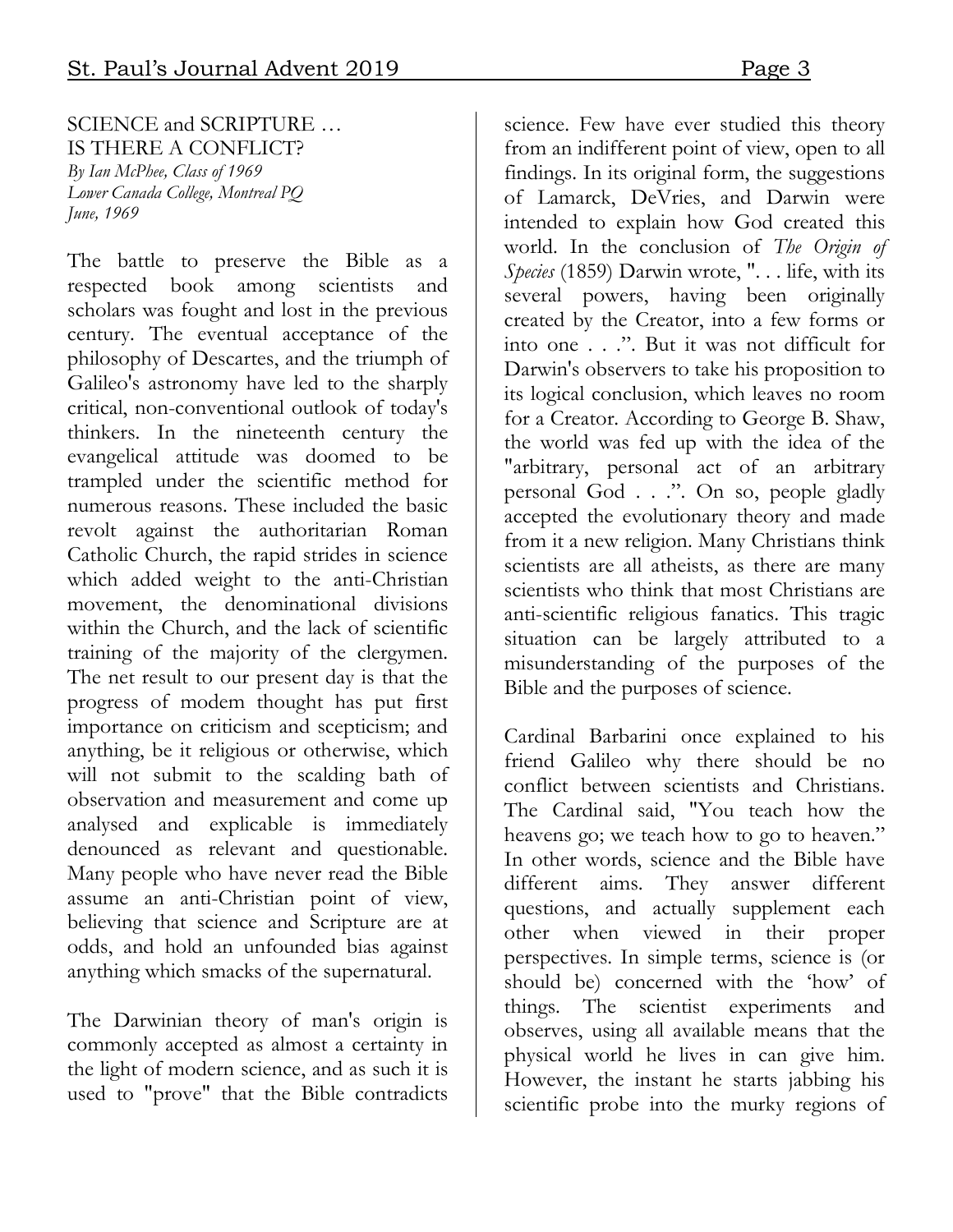'why?' and attempts to offer rational explanations of the universe and nature, he steps out of bounds. He has over-reached himself by crossing into territory for which the Bible claims divine ownership.

Sir Bernard Lovell, director of Jordell Bank Observatory, England, is a Christian and church organist who believes that there is an area of learning into which science cannot enter, but which must be left to the theologians. It is the Bible's purpose to teach man about God and reveal God's plan for him. It tells us why God made the world and mankind. And it is the only book which speaks with authority on these issues. Although it was written by at least 40 men over a period of 1500 years, the Bible has unity of theme, consistency of concepts, logical development, and agreement in doctrine. There are minor inconsistencies in the Bible, which are a result of inaccurate translations. Only the original writers of the Bible were inspired by God. Science faces the same kind of problem. A typical course on the nature of light teaches both the quantum theory and the wave theory because at some times light appears to be particles, and at others, waves. And yet few people deny the reality of light. So far, no major damaging inconsistencies have been found in the Bible. Furthermore, hundreds of Biblical prophecies have been fulfilled to the letter, and a growing number of archaeological discoveries provide further evidence for the historical accuracy of the Bible. Scripture says that God created nature to be enjoyed and studied. The Bible does not attempt to replace science or subdue it in any way.

Genesis 1 tells 'Who', not 'how'. The Bible sets no date for Creation. It does not use scientific language or details, but neither can it be proved unscientific. Both theologians and scientists have made mistakes in estimating the importance of each other, and ignorant or premature judgments have resulted in a conflict between science and Scripture which is both unnecessary and unfounded. In fact, the conflict is not the Bible versus science, but rather naturalism versus supernaturalism. Or rationalism (defined on a natural level) versus faith (trust) in the living God. Many thinkers today simply do not want to believe in the supernatural. Hence, unfortunately, they overlook the flaws in Darwin's theory which even he was quick to recognize. In fact, he wrote a whole chapter in *The Origin of Species*  entitled, "On the Imperfections of the Geological Species", in which he acknowledged inconsistencies (missing links) in the fossil record. F.A. Filby, senior lecturer in organic chemistry at S. E. Essex Technical College, England, is convinced there is no real conflict between the essential teaching of the Bible and the known facts of paleontology and anthropology. He has said, "Bible students and scientists, having started from different edges, cannot quite see how their pieces will join up to make a complete picture, but the conclusion I have come to is that they do." D.F. Siemens, instructor at Los Angeles College, has summed up: "What makes a creature human cannot be determined from his bones or even from his tools. It is conceivable that man-like, toolusing, non-human species once existed. Indeed, nothing in Scripture rules out the existence of such a species either before or at the same time as the first men. Adam was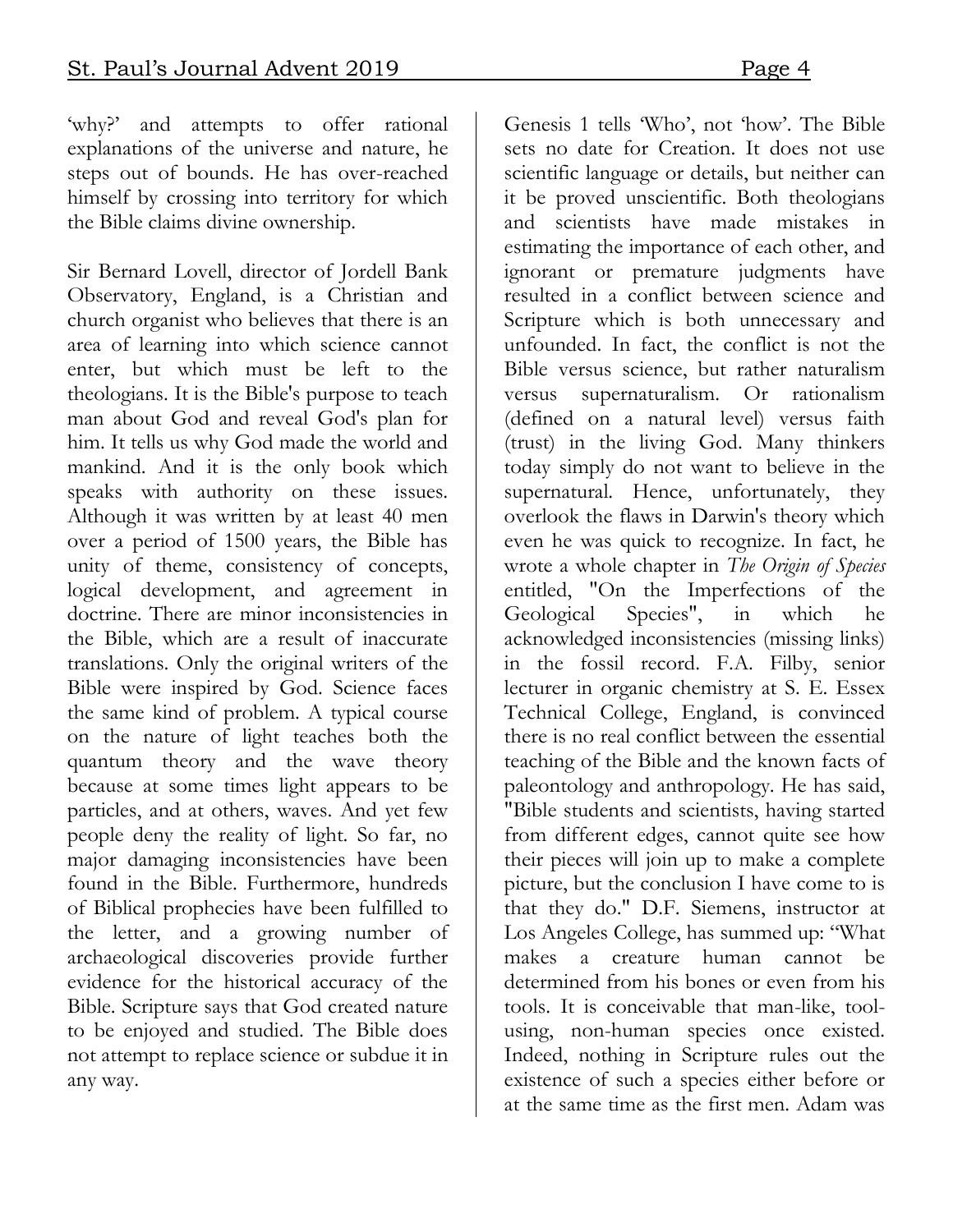the first man not because he walked erect or tilled the ground . . . but because he alone received from his Creator the breath of life. This unique gift, with its intended Godconsciousness was passed on to all his descendants, but never shows up in his bones."

In conclusion, I would briefly say that there is no conflict between science and Scripture, unless one insists upon interchanging the two or violating the boundaries of one with the other. Today some appear to be trying to rule supremely without God, by replacing Him with science. I can only say that I enjoy a personal relationship to God through Jesus Christ His Son, and I believe that without individual faith in Him, even though we were to explore the realm of science for another million years, we could come no closer to God than we are today. If a person ignores the divine revelation of the Bible,

and refuses to humble himself before God and accept Christ's atonement for sin, then that person has sealed his own destruction and leaves God, in His perfect justice, no choice but to banish man from His presence forever. A. Guyot sums up the relationship between the Bible and science as follows: "Let us not, therefore, hope, much less ask from science the knowledge which it can never give; nor seek from the Bible the science which it does not intend to teach. Let us receive from the Bible, on trust, the fundamental truths to which the human sciences cannot attain, and let the results of scientific enquiry serve as a running commentary to help us rightly to understand the comprehensive statements of the Biblical account which refer to God's work during ... creation."

*Submitted by Jack Kivik*

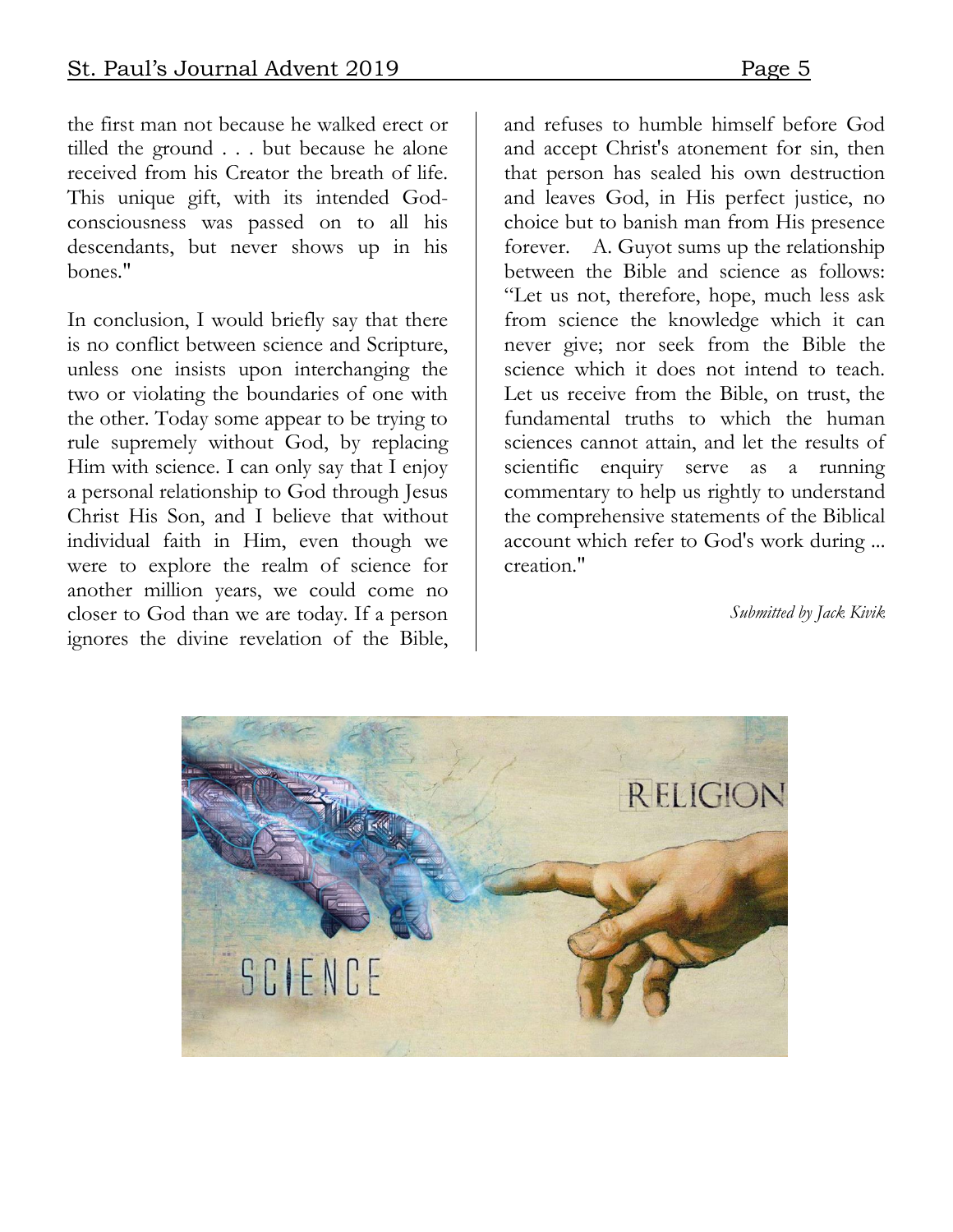### **Book Review Climbing the Spiritual Mountain (2014) and Abba's Whisper (2017) by Alan and Elizabeth Davey**

About the authors:

Dr. Elizabeth Davey has taught English Literature at Tyndale College, Toronto since 1976. Over the years, she introduced a variety of courses—"Milton," "Studies in C.S. Lewis," "Canadian Literature," "Key Figures in American Literature," and "Religious Themes in Literature"—that anticipated the larger literature curriculum of a Christian liberal arts university. In 1998, she was appointed both Director of the Leading Edge programme and the Department Chair of the Humanities and Social Sciences Department. From 2000 to 2004, she served the University College as Associate Dean. She also developed and directed the Writing Centre. Her recent doctoral project focused on the Canadian poet Margaret Avison. She holds a Ph.D., University of Wales, an M.A. from York University, an M.A. from University of Washington, and a B.A. from Seattle Pacific University, 1971. Dr. Davey is also a gifted musician, regularly lending her talents to worship at Weston Park Baptist Church. Many of us will remember Dr. Davey's engaging session on spiritual journeys at St. Paul's Lenten Retreat earlier this year.

Dr. Alan Davey is Senior Pastor at Weston Park Baptist Church in Toronto. He holds an M.Div. from Tyndale Seminary in Toronto; Th.M. from St. Michaels's (TST) and a D.Min. from Bethel Seminary. He is

also Adjunct Professor of Christian Spirituality and Worship at Tyndale.

The Daveys serve an inner-city church, offering several outreach programs to a community that sees violence on its streets, impacting many of their congregants who live close by. The locale of their weekday jobs, by contrast, is within the halls of theological and liberal arts academia in a tiny neighbourhood, where future pastors and teachers are prepared for their careers. It is evident also that they are seasoned travellers to what might be considered exotic destinations. It is interesting to contemplate how those diverse experiences inform their writing. If you chose to read these books, you may also find yourself trying to discern which of the co-authors' voices is speaking at any point in the text – particularly as the first-person singular is often used.

Their two works under consideration here, though written three years apart, seemed very much a "matched set" to this reader. In the first we are led to God in the company of Jesus. In the later book we are asked to be aware of God reaching out to us. Ultimately, does the proposition emerge that, in the course of earthly existence, our faith journey is both an active and passive one? I would encourage you to read both of these guidebooks and decide for yourself!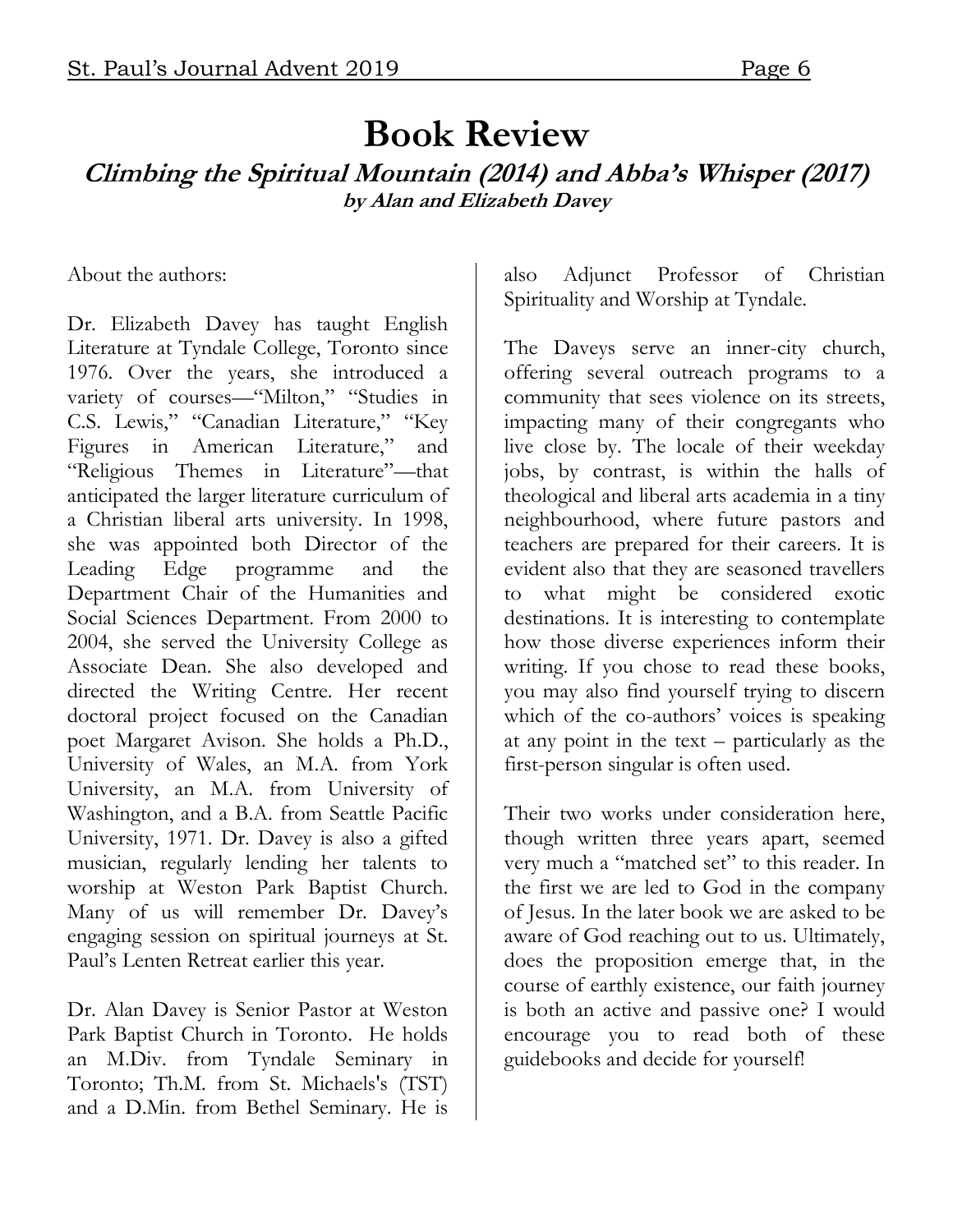1. *Climbing the Spiritual Mountain* (The Questions of Jesus)

It seems fitting to start with the opening lines of the Epilogue:

*"Our fundamental purpose in life is to say 'yes' to God – to enter into a relationship with him that speaks to every aspect of our personhood. He wants to walk with us in the garden of our lives even as he walked with Adam and Eve in the beginnings of the human story, we have framed this intimacy of friendship as climbing the spiritual mountain."*

The authors admonish today's Christians, both in pulpits and among congregations, for a declining diligence in the study of and familiarity with Scriptures. Having said that at the outset, they annotate this writing very densely with Biblical texts.

The mountain climbing metaphor is evoked in a call to an upward faith journey led by Jesus. It is proposed that He was a "Socratic" questioning teacher, not a didactic lecturer, perhaps like the Pharisees. Thus, the book asks questions that Jesus put to his disciples and others whom He encountered in the course of the Gospel narratives.

The journey is mapped out in 3 parts: Preparation for Ascent; Challenges of the Climb; and Reaching the Summit.

The writing is engagingly instructive. Each chapter expounds on one question by Jesus; e.g., "What are you looking for?" (John 1: 35-42), "How long have I been with you and you do not know me?" (John 14:1-17), "What are you discussing while you walk along?" (Luke 24). They are laid out like sermons, each commencing with a fairly long

Gospel text, then launching into a further annotated exegesis as one might expect in the Baptist tradition. The language is smart but not overly scholarly, also to be expected from collaboration between a theology and a language professor who are also worship leaders. A strong thread of evangelism runs throughout.

*Climbing the Spiritual Mountain* maps the Christian's journey in an endearing pastoral tone. It is an easy read in a single sitting, or, the individual chapters would lend themselves well to personal or group devotionals. Review questions are thoughtfully set out at the end of every chapter.

#### 2. *Abba's Whisper* (Listening for the voice of God)

While the earlier book is a guidebook for a journey of faith toward God, this one offers discernment of God's approach to us in His quiet voice which the Daveys call "Abba's Whisper". It is even better suited to either personal or group study being clearly segmented into fourteen "lessons", again followed by review questions. The first seven segments deal with paths to listening while the seven remaining ones speak to the actual practice of listening for God's Voice. There is decidedly less Biblical annotation if this book and the tone is primarily exhortative: encouraging rather than explaining.

Praising God is said to evoke His Voice ("When we praise God the subliminal, eternal connections of our DNA bubble up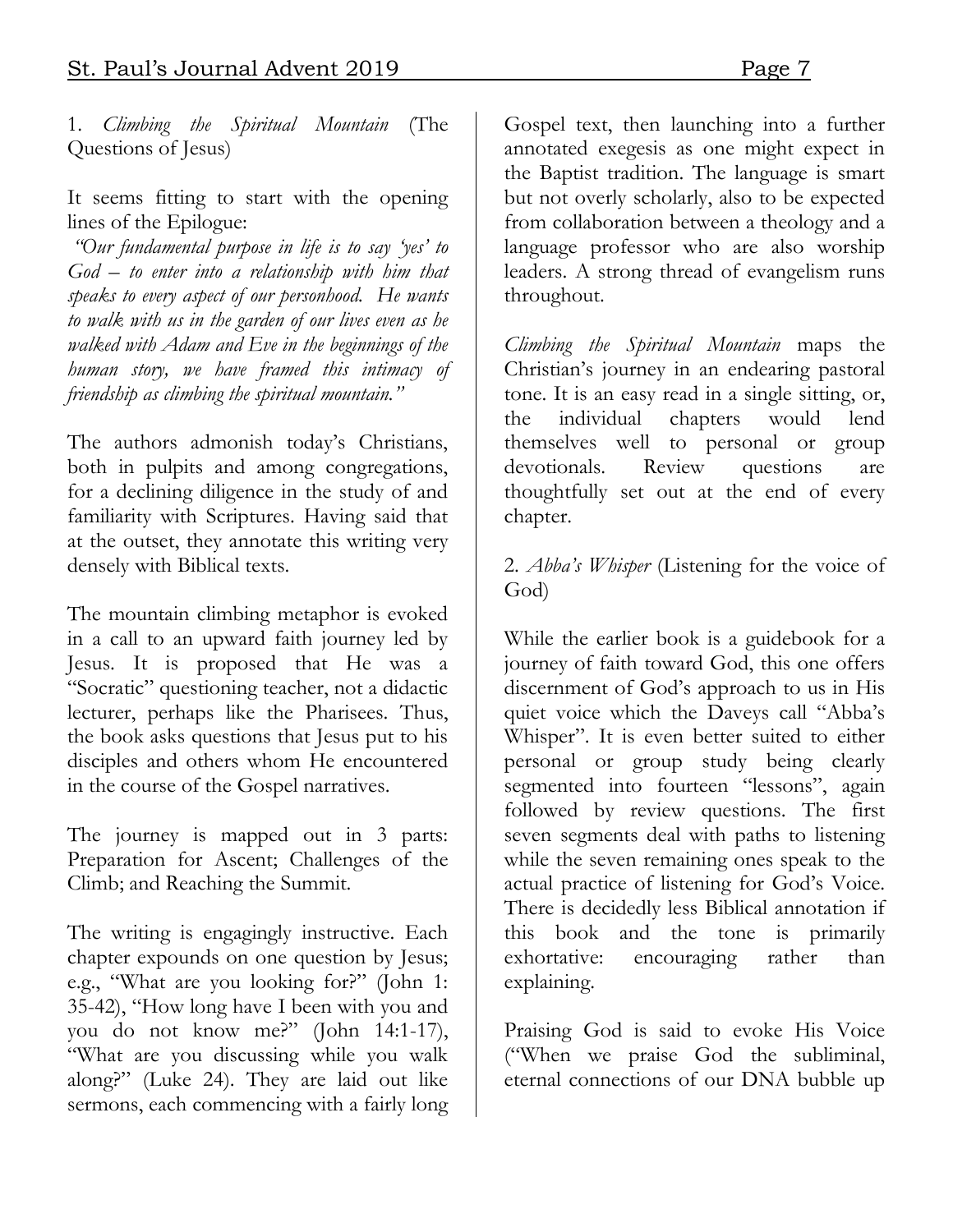to the surface") as can the practice of creativity.

God uses an infinite means of drawing His children to himself. The renowned British preacher Spurgeon said he would never have heard the simple message in a Methodist chapel that led him to discover Jesus had he not gone there spontaneously to seek shelter from a sudden storm.

Symbols such as Sacraments, including what the writers call everyday "small sacraments," are where the physical and spiritual meet to make a new thing, wherein God speaks through moments of our everyday existence.

Moving forward, the authors call us to a discipline of silence and stillness where God can be heard. Solitude and silence is being alone with God like Jesus was in the desert. It will open us up the fundamental work of listening for Abba's voice. Silence, they suggest, is the primary speech of God. Then, once having reached that quiet place by planning for it as a scheduled activity and having removed every distraction, we are told that we should co-occupy it with the Scriptures, through which Abba then speaks to us absent ambient noise.

The confluence of silence and Scriptures segues to prayer – a dialogue with God. In practiced prayer, the human spirit soars to meet God's voice whence we find ourselves in God's presence and hear his voice.

Chapter 6 seems a bit oxymoronic as it encourages us to listen for God's voice in community, hearing it flow freely though its

parts or members. This thinking spills over to the final chapter of Part 1 where it is purported that we can be made receptive to God's voice in situations of celebration. Jean Vanier's work in communities of people with severe intellectual disabilities is evoked here as are interpersonal relationships at a very basic human level absent the trappings of Western cultural complexities.

At the outset of Part 2, we are called to "pay attention" in the context of today's distractions, and, coincidentally, it was in the course of those 80 pages that I found it hardest to concentrate. Even though it was quite late in the evening and my surroundings were quiet, memories of events of the day having accumulated in my mind, cast my thoughts in multiple directions at once. I realized finally that what the authors mean by paying attention is being aware of the immediate minutiae of things and the passage of time:

*"… to become aware of His loving presence … concentrating and then questioning the matter at hand ... moving the clutter aside and making space for the Spirit of God"*

The authors compare "chronos" or clock time to "kairos", the "fullness of time", teaching that the latter; i.e., awareness of the moment, is required to be aware of God's presence and voice. They talk about "the intersection of time and listening for God".

We are called next to be aware of God in the course of service to others as well as during times of stress, suffering or loss.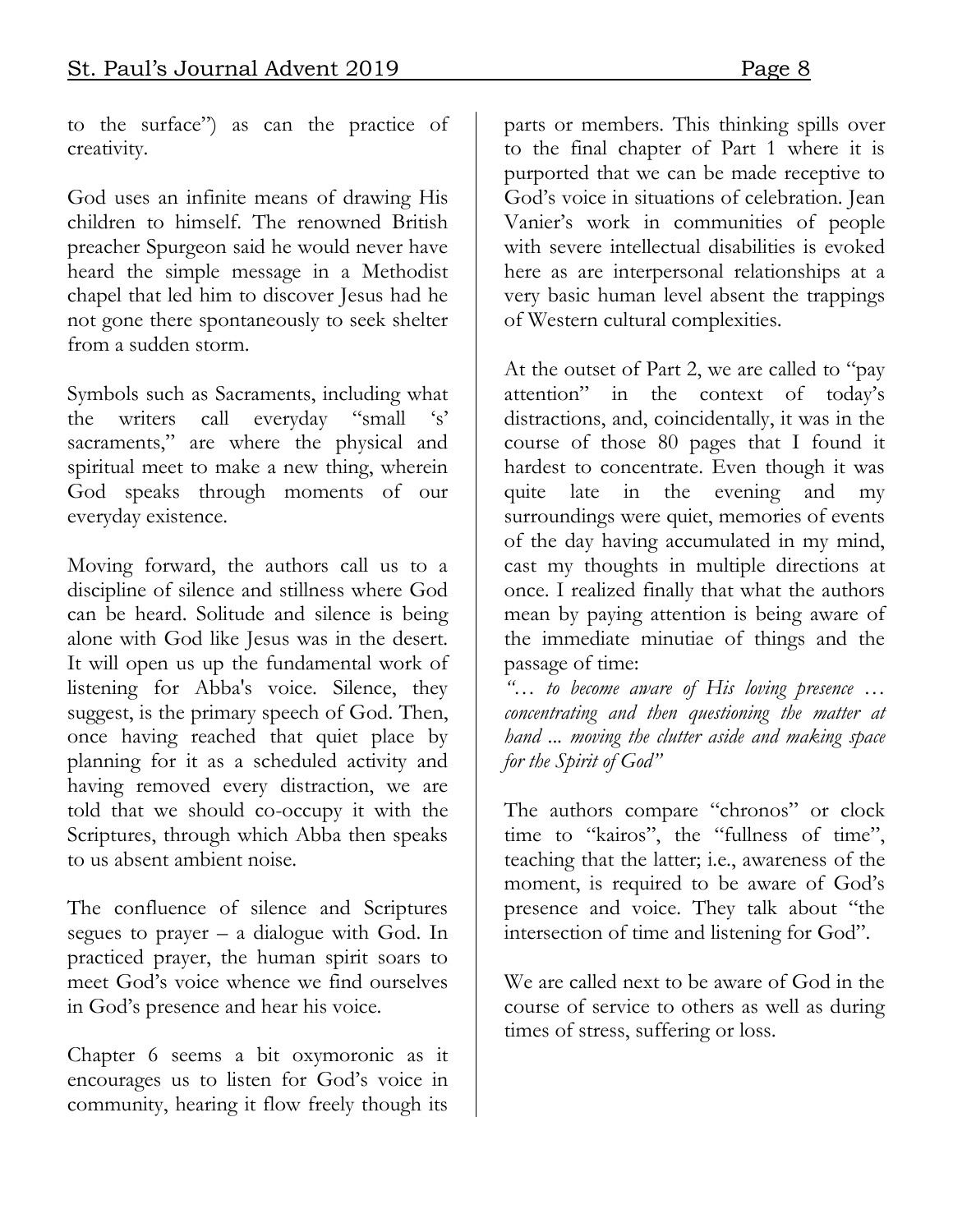Finally, we are directed to appreciate the patience of God to wait for our spiritual formation, hearing him during a "snails' pace discipleship", which may include temporary periods of apparent absence, during which our most eager desire to hear Him is ultimately fulfilled.

I think we often make the mistake of dismissing simply stated concepts, which many of these are, as self-evident. I certainly do. What the Daveys are proposing here is



ALAN and ELIZABETH DAVEY

not complicated theology. Seeking or hearing God should, after all, be our most primary functions as humans. Let me know what you think!

*Submitted by Jack Kivik* 

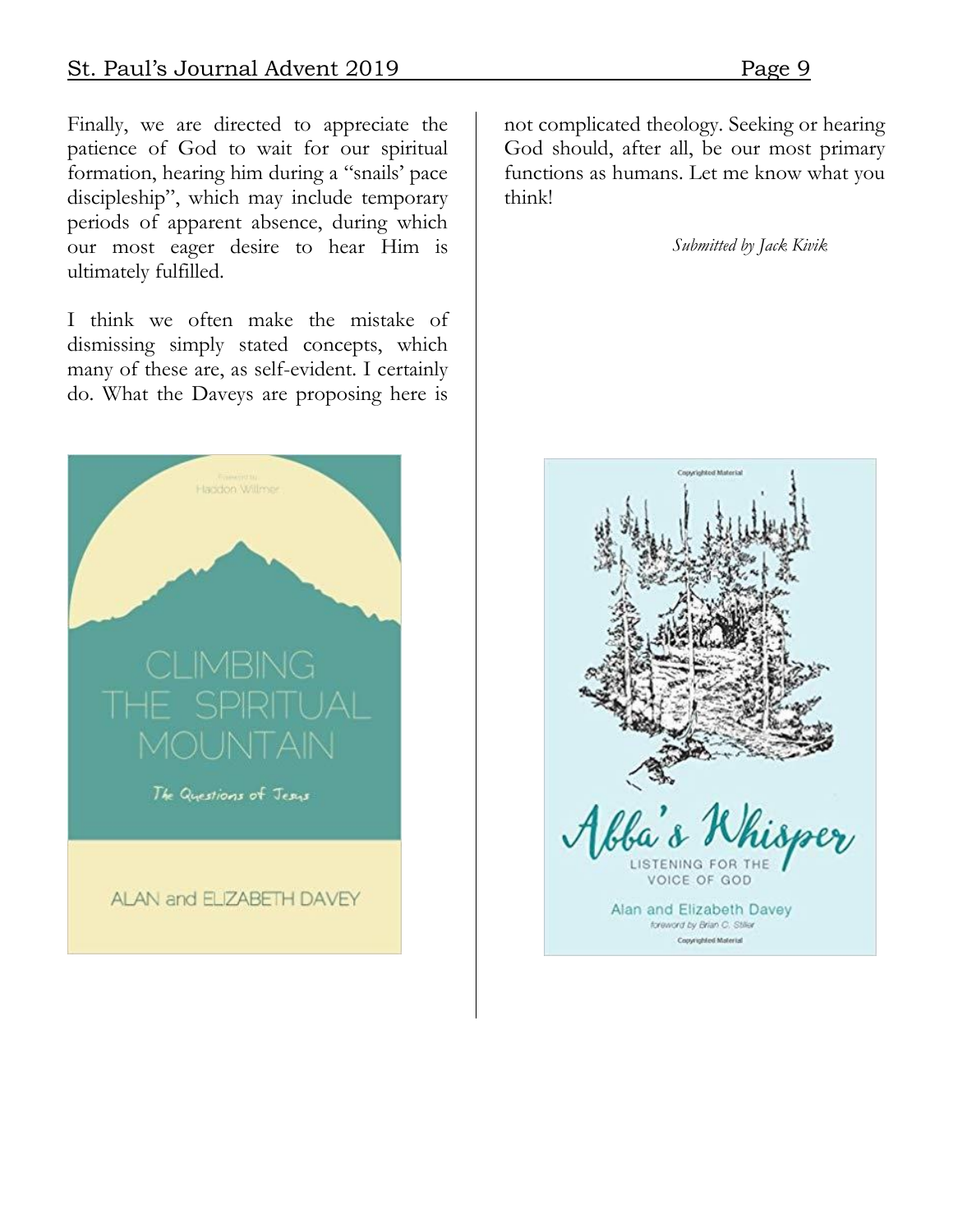### **A Long, Long Time**

When I breathe my final breath I am not afraid of death Living isn't over when I die Resurrection might come first I'm not sure how this all works I just know that things will turn out fine And eternity with you is a long, long time.

Who needs clouds and pearly gates? People do exaggerate It likely isn't somewhere in the sky But I know where I'm going to Eternal life is knowing you The only life that truly satisfies And eternity with you is a long, long time.

Oftentimes, it's hard to sing Challenging days are challenging But someday, somewhere, every word will rhyme My destiny is figured out What can I complain about? All I hope for is already mine And eternity with you is a long, long time.

I know the truth, I know the way Eternity, it starts today But I look forward to the final climb I catch glimpses when I can But soon I'll see you God-to-man Soon I'll never need to wonder why And eternity with you is a long, long time.

After all the pain and stress, poverty and brokenness Jesus has a better plan in mind No more crying, no more death Endless praise and endless rest He will wipe the tears from all our eyes And eternity with you is a long, long time.

*Mark Amadeus Flowerdew*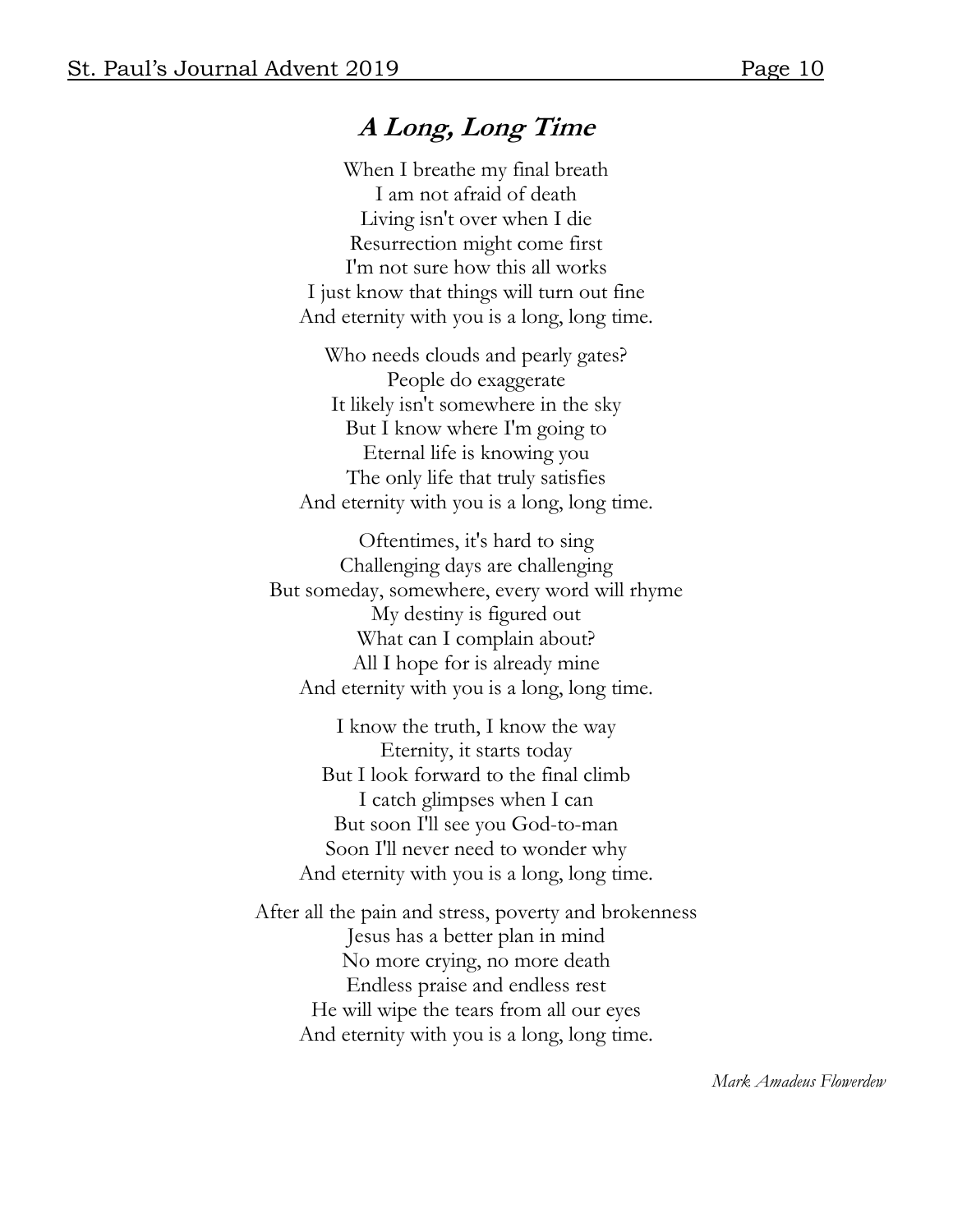### **Beyond the Chancel Steps: Communion in Two Kinds**

In the Pentecost issue of *St. Paul's Journal*, sharing the "Common Cup" was considered. In this issue, receiving communion is addressed. Anglicans have a long history of communion including bread and wine. In the 39 Articles of Religion incorporated into the 1604 English Prayer Book and which "serve as a window onto the theological concerns of the reformed English church" throughout the Anglican Communion (Anglican Church of Canada website) the 28th article of the 39 articles, states: "The Body of Christ is given, taken, and eaten, in the Supper, only after an heavenly and spiritual manner. And the mean whereby the Body of Christ is received and eaten in the Supper is Faith. ... insomuch that to such as rightly, worthily, and with faith, receive the same, the Bread which we break is a partaking of the Body of Christ; and likewise the Cup of Blessing is a partaking of the Blood of Christ."

"Transubstantiation (or the changing of substance of Bread and Wine) in the Supper of the Lord, cannot be proved by holy Writ; but is repugnant to the plain words of Scripture, over-throweth the nature of the Sacrament, and hath given occasion to many superstitions."

Since the 17th century people have held many views about transubstantiation but basically they divide into "positive" or

"negative" speculation. Firstly, the belief that the bread and wine are transformed into the actual body and blood of Christ (the popular Roman Catholic view and Roman Catholic theologians' views differed quite a bit here). Or secondly, the belief that Christ said this *bread* was his body …this *wine* was his blood, but did not mean for anyone to take his words literally (n.b. Luther and Lutherans did in fact take the words literally, and many Anglicans understood 'symbolically' to mean 'really' if not 'literally'.)

Also, in Article 30 it states: "The Cup of the Lord is not to be denied to Lay-people: for both parts of the Lord's Sacrament, by Christ's ordinance and commandment, ought to be ministered to all Christian men (and women) alike."

As I reflect upon the 65 plus years since I first received communion, there have been a few changes and I believe we are nearer the intent of Article 30. In 1953 I was confirmed at age 10, even though some family felt I was too young. The following Sunday I donned my white confirmation dress, joined two cousins and went with great apprehension to church to receive First Communion. It was a BIG DEAL! Although I approached the rail reverently, not sure there was a whole lot of Faith involved on my part. I did feel it was a serious rite of passage, admission into the adult world.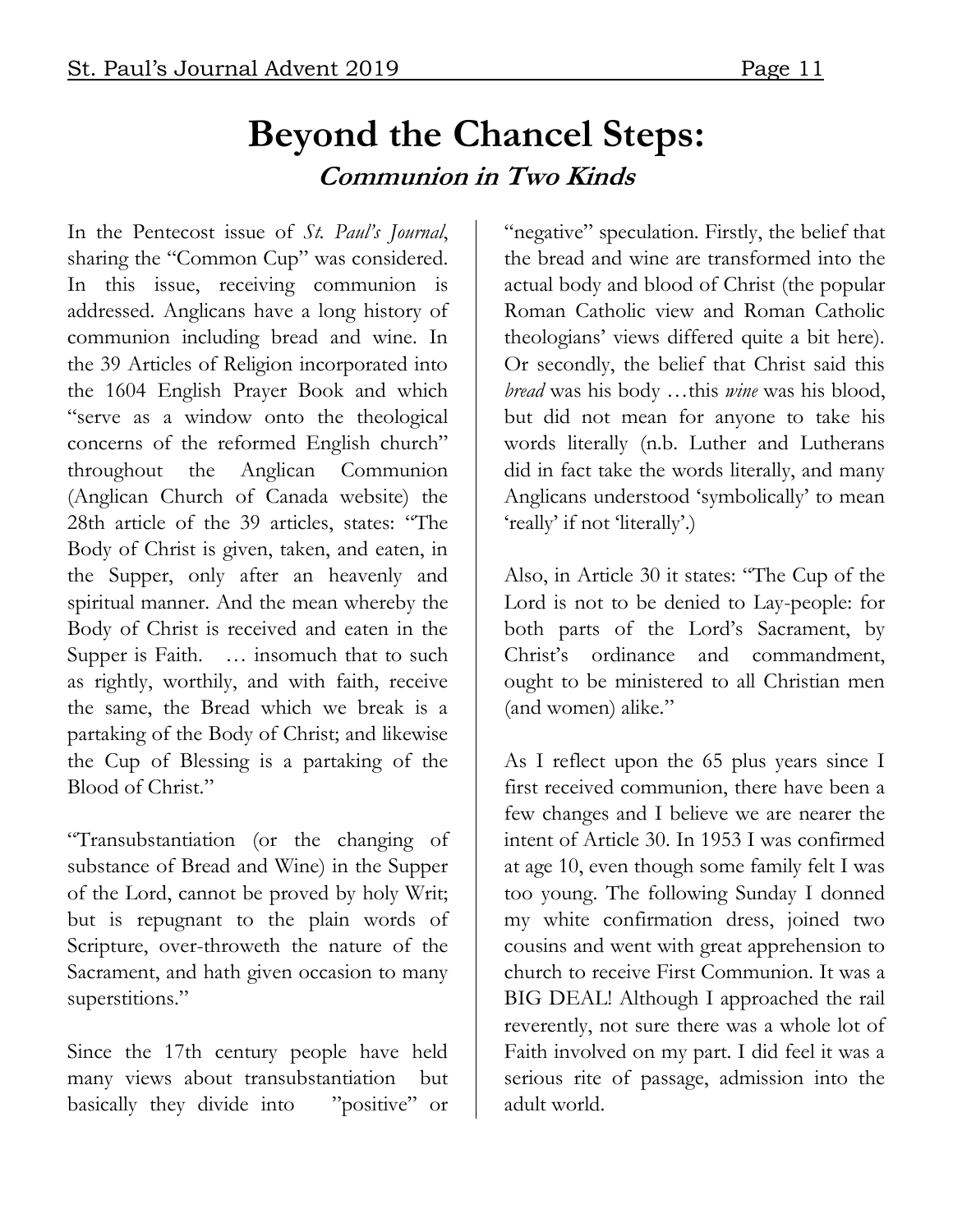In 1977, while we lived in Tennessee, our oldest son Scott was admitted to communion when he was in Grade II (Age 8). Prior to the event, Robert and I were asked to join our son in a 10-week program of study. That was very developmental from a family and faith perspective. When we returned to Canada and St. Paul's Charlottetown in 1979, the Rector allowed Scott to continue receiving communion when it was not the norm in the parish. Scott was confirmed at 14 after we came to St. Paul's, Halifax. In 1983, when we came to St. Paul's, it had become the norm for children to be admitted to communion prior to being confirmed. So our second son, Richard, received communion from ages 10 to 14 and then was confirmed. Prior to preparation for confirmation his Faith development was based primarily on his family, Sunday School and church attendance.

Today at St. Paul's families receive one or both kinds together at the rail, children often begin as (baptized) babies. There is no stress to have the right clothes or to be nervous about doing something adults do. Partaking of Holy Communion, for young and old, is encouragement for our journey as Christians and a celebration of the communion we each have with the Trinitarian God we worship and with each other. Whether or not we are aware of Article 28 or Article 30, receiving Holy Communion connects us historically and globally, across time and space in the church universal. That is a blessed thing. Hopefully it helps each one maintain a state of grace.

> *Margaret Bateman Ellison, Chancel Guild Co-Director*

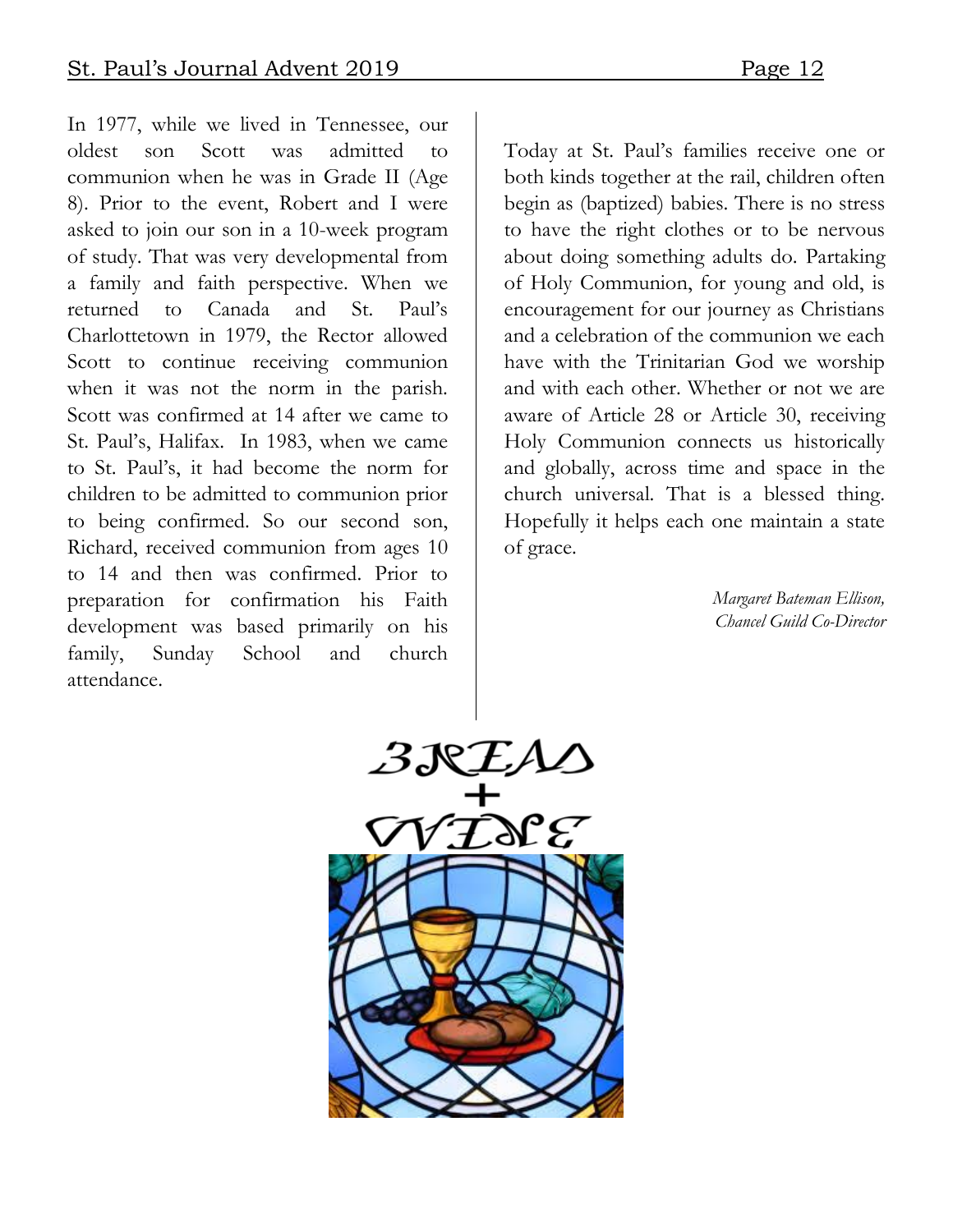

# **Twelve Days of Christmas**

Who hasn't heard or sung "The Twelve Days of Christmas"? Growing up in a family that honoured the 12 days of Christmas based on Christmas Day, Dec. 25th, to Epiphany, Jan. 5th, I was intrigued when the following came my way recently. Are you aware of the song's history? There is some doubt about the story being true. The story, however, goes like this:

"The Twelve Days of Christmas 'was written in England as an aid for young Roman Catholics to learn the tenets of their faith during the period 1558-1829 when Parliament prohibited "Catholics" from any practice of faith by law.' The gifts are supposedly hidden meanings to teachings of the faith. One version states:

The "true love" refers to God himself. The "me" who receives gifts is every baptized person. The "partridge" is Jesus Christ. 2 Turtle Doves = The Old and New Testaments

3 French Hens = Faith, Hope and Charity, the Theological Virtues 4 Calling Birds  $=$  the Four Gospels and/or the Four Evangelists 5 Golden Rings = The first Five Books of the Old Testament, the "Pentateuch", which gives the history of man's fall from grace. 6 Geese A-laying  $=$  the six days of creation 7 Swans A-swimming = the seven gifts of the Holy Spirit, the Seven Sacraments 8 Maids-a-milking  $=$  the Eight Beatitudes 9 Ladies Dancing = the nine Fruits of the Holy Spirit 10 Lords-a-leaping  $=$  the Ten Commandments 11 Pipers Piping = the eleven Faithful Apostles 12 Drummers Drumming  $=$  the twelve points of doctrine in the Apostle's Creed

Some versions of this piece do not specifically mention "Catholicism" or England. In these alternate versions, the song "The Twelve Days of Christmas" is said to have been developed by Christians who could not openly practice their faith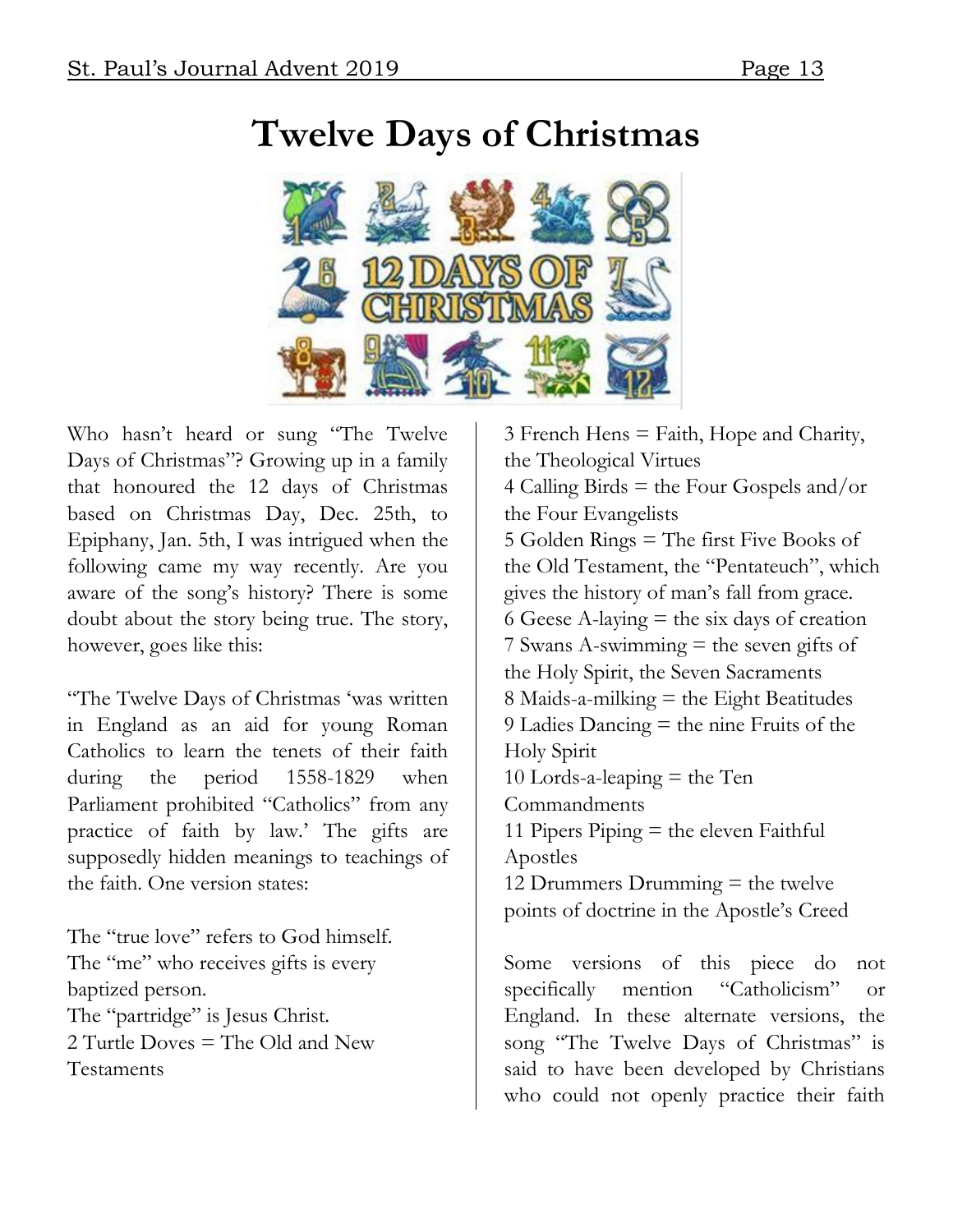where they lived. After a little research I think the story is more fiction than fact. What do you think? It is worthwhile checking out. Just go to: Snopes.com/fact-check/twelve-dayschristmas/

What is fact, is there was a law prohibiting the practice of the Roman Catholic faith in the 16th and 19th in England. During the same period the Anglican Church evolved in

England and abroad; something to think about as we enter another Advent season.

On a lighter note, it is a fact that if one adds the gifts given each of the 12 days they total 364. One for every day of the year except Christmas!

> *Margaret Bateman Ellison, Chancel Guild Co-Director*

### Thank you to '**Charles' & Vern's Flower Salon'**

for another lovely Advent Wreath again this year as well as beautiful flowers all year long!

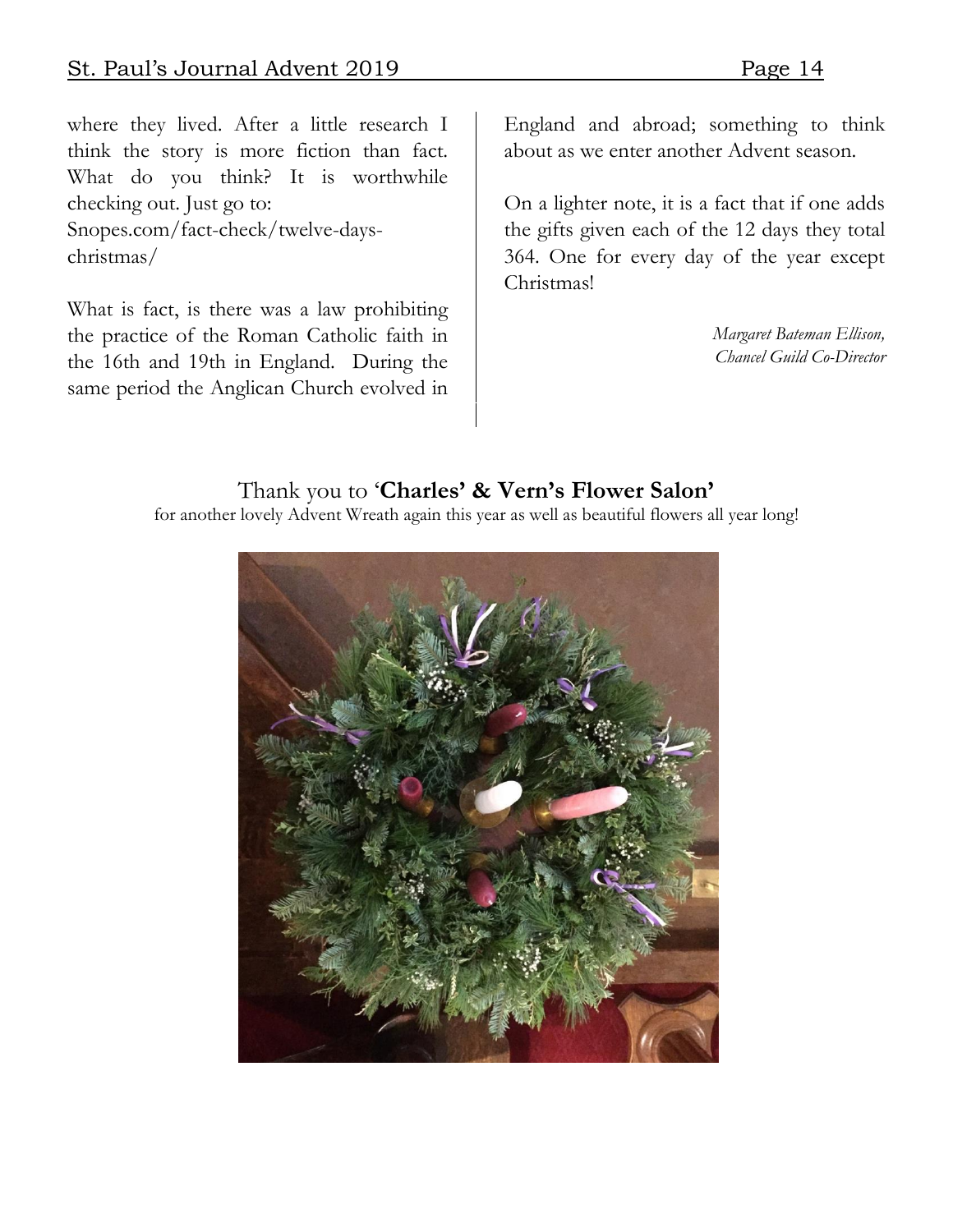### St. Paul's Journal Advent 2019<br>Page 15

| St. Paul's Church, Halifax                                    |           |                     |                                                |                                      |               |  |  |
|---------------------------------------------------------------|-----------|---------------------|------------------------------------------------|--------------------------------------|---------------|--|--|
| Liturgies & Readings: Thanksgiving 2019 - St. Paul's Day 2020 |           |                     |                                                |                                      |               |  |  |
| 13 October Thanksgiving White                                 |           |                     | 10 am *All Ages Eucharist BAS                  |                                      | *Gospel Story |  |  |
| Deuteronomy 26:1-15                                           | Psalm 100 |                     | Philippians 4.4-9                              | John 6:25-35                         |               |  |  |
| 20 October Pentecost 19                                       | Green     |                     | 10 am Eucharist BCP                            |                                      |               |  |  |
| Jeremiah 31.27-34                                             | Psalm 121 |                     | II Timothy $3.14-4.5$                          | Luke 18.1-8                          |               |  |  |
| 27 October Pentecost 20                                       | Green     |                     | 10 am Eucharist BAS                            | Adult Ed: 'Pilgrimage'               |               |  |  |
| Joel 2.21-32                                                  | Psalm 65  |                     | II Timothy $4.6-22$                            | Luke 18.9-14                         |               |  |  |
| 3 November All Saints' Sunday White                           |           |                     | 10 am*All Ages Eucharist BCP                   | <i>*Kid's Roles &amp; Activities</i> | Lunch!        |  |  |
| Daniel 7.1-18                                                 | Psalm 24  |                     | Ephesians 1.11-23                              | Luke 6.20-36                         |               |  |  |
| 10 November Pentecost 22 Green                                |           |                     | 10 am Eucharist BAS                            | Remembrance Sunday                   |               |  |  |
| Haggai 2.1-9                                                  | Psalm 145 |                     | II Thessalonians 2.1-17                        | Luke 20:27-38                        |               |  |  |
| 17 November Pentecost 24 Green                                |           |                     | 10 am Eucharist BCP                            |                                      |               |  |  |
| Isaiah 65.17-25                                               | Psalm 98  |                     | II Thessalonians 3.6-13                        | Luke 21:5-19                         |               |  |  |
| 24 November Reign of Christ White                             |           | $10 \text{ am}$     | Eucharist BAS                                  | <b>Adult Ed: 'Discovery'</b>         |               |  |  |
| Jeremiah 23.1-8                                               | Psalm 46  |                     | Colossians 1.9-20                              | Luke 23.33-43                        |               |  |  |
| 1 December Advent Sunday Purple                               |           |                     | 10 am Eucharist BCP                            |                                      | Lunch!        |  |  |
| Isaiah 2.1-5                                                  | Psalm 122 |                     | Romans 13.8-14                                 | Matthew 24.36-44                     |               |  |  |
| 8 December Advent 2                                           | Purple    |                     | 10 am Eucharist BAS                            |                                      |               |  |  |
| Isaiah 11.1-10                                                | Psalm 72  |                     | Romans 15.4-13                                 | Matt. 3.1-12                         |               |  |  |
| 15 December Advent 3                                          | Purple    |                     | 10 am Eucharist BCP                            |                                      |               |  |  |
| Isaiah 35.1-10                                                | Psalm 146 |                     | James 5.1-11                                   | Matt. 11.2-11                        |               |  |  |
| Purple<br>10 am Eucharist BAS<br>22 December Advent 4         |           |                     |                                                |                                      |               |  |  |
| Isaiah 7.10-17                                                | Psalm 80  |                     | Romans 7.1-7                                   | Matt. 1.18-25                        |               |  |  |
| 24 December Christmas Eve White                               |           | $4 \, pm$           | All Ages Family Nativity Eucharist             | <b>BAS</b>                           |               |  |  |
| Isaiah 9.2-7                                                  | Psalm 96  |                     | Hebrews 1.1-12                                 | Luke 2.1-20                          |               |  |  |
| 24 December Christmas Eve White                               |           |                     | 7 pm *Christmas Eve on the Grand Parade        |                                      |               |  |  |
| Various Scriptures                                            |           |                     |                                                |                                      |               |  |  |
| 25 December Christmas Day White                               |           |                     | 10 am Eucharist BCP                            |                                      |               |  |  |
| Isaiah 52.7-10                                                | Psalm 98  |                     | Titus 2.11-14                                  | Matthew 1.18-25                      |               |  |  |
| 29 December Christmas I White                                 |           |                     | 10 am Eucharist BAS                            |                                      |               |  |  |
| Isaiah 63.7-9                                                 | Psalm 148 |                     | Hebrews 2.10-18                                | Matt. 2.13-23                        |               |  |  |
| 5 January Epiphany Sunday White                               |           | 10 am Eucharist BCP |                                                |                                      |               |  |  |
| Isaiah 60.1-6 Psalm 72                                        |           |                     | Ephesians 3.1-12                               | Matt. 2.1-12                         |               |  |  |
| 12 January <b>Baptism of the Lord</b> White                   |           | $10 \text{ am}$     | Eucharist BAS                                  | Adult Ed: 'Synod'                    |               |  |  |
| Isaiah 42.1-9                                                 | Psalm 29  |                     | Acts 10.34-43                                  | Matt. 3.13-17                        |               |  |  |
| <b>Epiphany 2</b> Green<br>19 January                         |           | $10 \, \text{am}$   | Eucharist BCP                                  |                                      |               |  |  |
| Isaiah 49.1-7                                                 | Psalm 40  |                     | I Corinthians 1.1-18                           | John 1.29-42                         |               |  |  |
| 26 January St. Paul's Sunday White<br>$10 \text{ am}$         |           |                     | All Ages Eucharist BAS with Kid's Roles & Act. |                                      | Lunch!        |  |  |
| Acts 26.9-23                                                  | Psalm 67  |                     | Galatians 1.11-24                              | Matthew 10.16-22                     |               |  |  |

#### **2019-2020 Special & Advanced Dates**

| 4 October                      | 6.30 pm Friday            | <b>St. Francis Day Liturgy</b>               |
|--------------------------------|---------------------------|----------------------------------------------|
| 9 December Monday              | 7.00 pm                   | *Christmas on the Grand Parade I             |
| 26 February                    | 11.00 $\circledcirc$ 6.30 | <b>Ash Wednesday Eucharists</b>              |
| 1 March First Sunday in Lent   | $10.00 \; \text{am}$      | Parish Eucharist & Lunch & AGM               |
| 21 March Saturday              | $10.00$ am-2.00 pm Parish | <b>Lenten Retreat Day</b>                    |
| 5-12 April Holy Week Liturgies |                           | (9 April Palm Sunday 16 April Easter Sunday) |
| 26 April                       | 10.00 am                  | Episcopal Visit & Rite of Confirmation       |